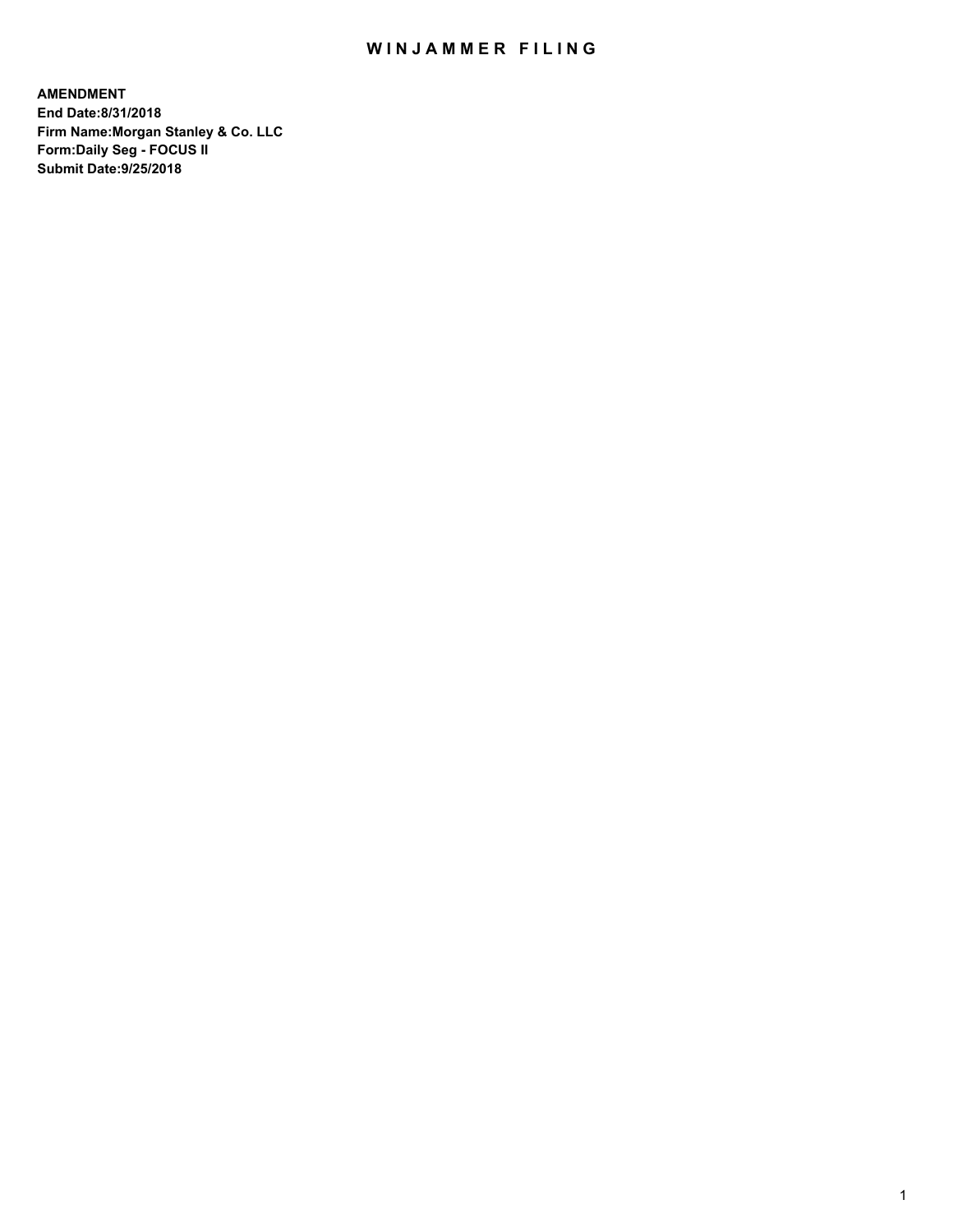**AMENDMENT End Date:8/31/2018 Firm Name:Morgan Stanley & Co. LLC Form:Daily Seg - FOCUS II Submit Date:9/25/2018 Daily Segregation - Cover Page**

| Name of Company                                                                                                                                                                                                                                                                                                                | Morgan Stanley & Co. LLC                                |
|--------------------------------------------------------------------------------------------------------------------------------------------------------------------------------------------------------------------------------------------------------------------------------------------------------------------------------|---------------------------------------------------------|
| <b>Contact Name</b>                                                                                                                                                                                                                                                                                                            | <b>Ikram Shah</b>                                       |
| <b>Contact Phone Number</b>                                                                                                                                                                                                                                                                                                    | 212-276-0963                                            |
| <b>Contact Email Address</b>                                                                                                                                                                                                                                                                                                   | Ikram.shah@morganstanley.com                            |
| FCM's Customer Segregated Funds Residual Interest Target (choose one):<br>a. Minimum dollar amount: : or<br>b. Minimum percentage of customer segregated funds required:% ; or<br>c. Dollar amount range between: and; or<br>d. Percentage range of customer segregated funds required between:% and%.                         | 280,000,000<br><u>0</u><br><u>00</u><br>00              |
| FCM's Customer Secured Amount Funds Residual Interest Target (choose one):<br>a. Minimum dollar amount: ; or<br>b. Minimum percentage of customer secured funds required:%; or<br>c. Dollar amount range between: and; or<br>d. Percentage range of customer secured funds required between:% and%.                            | 140,000,000<br><u>0</u><br><u>0 0</u><br>0 <sub>0</sub> |
| FCM's Cleared Swaps Customer Collateral Residual Interest Target (choose one):<br>a. Minimum dollar amount: ; or<br>b. Minimum percentage of cleared swaps customer collateral required:% ; or<br>c. Dollar amount range between: and; or<br>d. Percentage range of cleared swaps customer collateral required between:% and%. | 92,000,000<br><u>0</u><br><u>0 0</u><br>0 <sub>0</sub>  |

Attach supporting documents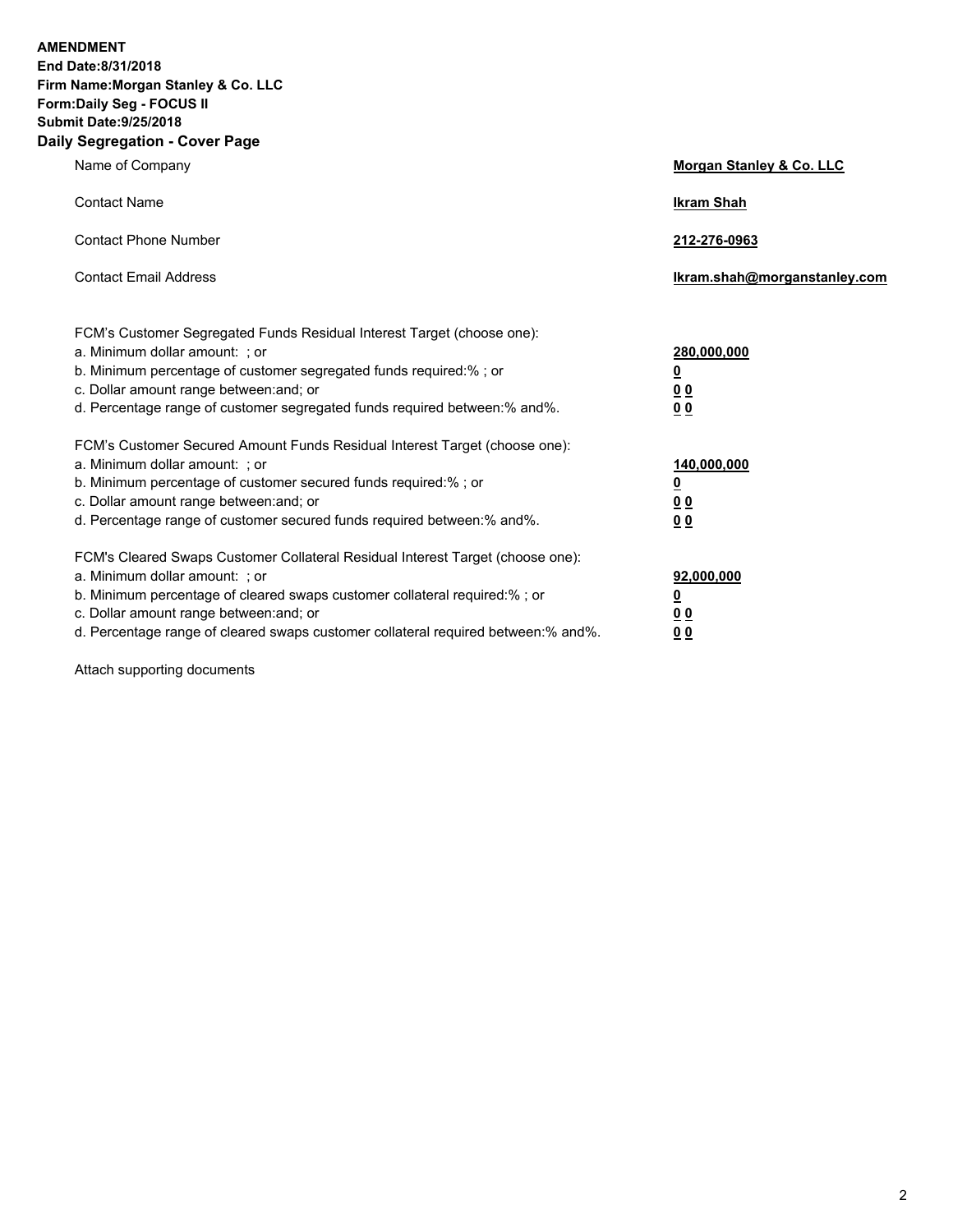|          | <b>AMENDMENT</b><br>End Date:8/31/2018<br>Firm Name: Morgan Stanley & Co. LLC<br>Form: Daily Seg - FOCUS II<br><b>Submit Date: 9/25/2018</b>                                                                                                                                                               |                                                                  |
|----------|------------------------------------------------------------------------------------------------------------------------------------------------------------------------------------------------------------------------------------------------------------------------------------------------------------|------------------------------------------------------------------|
|          | <b>Daily Segregation - Secured Amounts</b>                                                                                                                                                                                                                                                                 |                                                                  |
| 1.       | Foreign Futures and Foreign Options Secured Amounts<br>Amount required to be set aside pursuant to law, rule or regulation of a foreign<br>government or a rule of a self-regulatory organization authorized thereunder<br>Net ledger balance - Foreign Futures and Foreign Option Trading - All Customers | $0$ [7305]                                                       |
|          | A. Cash<br>B. Securities (at market)                                                                                                                                                                                                                                                                       | 3,219,744,549 [7315]<br>2,335,731,934 [7317]                     |
| 2.<br>3. | Net unrealized profit (loss) in open futures contracts traded on a foreign board of trade<br>Exchange traded options                                                                                                                                                                                       | -364,096,045 [7325]                                              |
| 4.       | a. Market value of open option contracts purchased on a foreign board of trade<br>b. Market value of open contracts granted (sold) on a foreign board of trade<br>Net equity (deficit) (add lines 1. 2. and 3.)                                                                                            | 33,811,934 [7335]<br>-29,321,707 [7337]<br>5,195,870,665 [7345]  |
| 5.       | Account liquidating to a deficit and account with a debit balances - gross amount<br>Less: amount offset by customer owned securities                                                                                                                                                                      | 355,769,225 [7351]<br>-354,152,049 [7352] 1,617,176<br>[7354]    |
| 6.       | Amount required to be set aside as the secured amount - Net Liquidating Equity<br>Method (add lines 4 and 5)                                                                                                                                                                                               | 5,197,487,841 [7355]                                             |
| 7.       | Greater of amount required to be set aside pursuant to foreign jurisdiction (above) or line<br>6.                                                                                                                                                                                                          | 5,197,487,841 [7360]                                             |
|          | FUNDS DEPOSITED IN SEPARATE REGULATION 30.7 ACCOUNTS                                                                                                                                                                                                                                                       |                                                                  |
| 1.       | Cash in banks<br>A. Banks located in the United States                                                                                                                                                                                                                                                     |                                                                  |
|          | B. Other banks qualified under Regulation 30.7                                                                                                                                                                                                                                                             | 592,130,605 [7500]<br>621,524,622 [7520] 1,213,655,227<br>[7530] |
| 2.       | Securities                                                                                                                                                                                                                                                                                                 |                                                                  |
|          | A. In safekeeping with banks located in the United States                                                                                                                                                                                                                                                  | 57,572,254 [7540]                                                |
| 3.       | B. In safekeeping with other banks qualified under Regulation 30.7<br>Equities with registered futures commission merchants                                                                                                                                                                                | 0 [7560] 57,572,254 [7570]                                       |
|          | A. Cash                                                                                                                                                                                                                                                                                                    | 6,161,144 [7580]                                                 |
|          | <b>B.</b> Securities<br>C. Unrealized gain (loss) on open futures contracts                                                                                                                                                                                                                                | $0$ [7590]<br>1,766,941 [7600]                                   |
|          | D. Value of long option contracts                                                                                                                                                                                                                                                                          | $0$ [7610]                                                       |
|          | E. Value of short option contracts                                                                                                                                                                                                                                                                         | 0 [7615] 7,928,085 [7620]                                        |
| 4.       | Amounts held by clearing organizations of foreign boards of trade                                                                                                                                                                                                                                          |                                                                  |
|          | A. Cash                                                                                                                                                                                                                                                                                                    | $0$ [7640]                                                       |
|          | <b>B.</b> Securities                                                                                                                                                                                                                                                                                       | $0$ [7650]                                                       |
|          | C. Amount due to (from) clearing organization - daily variation                                                                                                                                                                                                                                            | $0$ [7660]                                                       |
|          | D. Value of long option contracts                                                                                                                                                                                                                                                                          | $0$ [7670]                                                       |
|          | E. Value of short option contracts                                                                                                                                                                                                                                                                         | 0 [7675] 0 [7680]                                                |
| 5.       | Amounts held by members of foreign boards of trade                                                                                                                                                                                                                                                         |                                                                  |
|          | A. Cash<br><b>B.</b> Securities                                                                                                                                                                                                                                                                            | 2,193,050,842 [7700]<br>2,278,159,680 [7710]                     |
|          | C. Unrealized gain (loss) on open futures contracts                                                                                                                                                                                                                                                        | -365,862,986 [7720]                                              |
|          | D. Value of long option contracts                                                                                                                                                                                                                                                                          | 33,811,934 [7730]                                                |
|          | E. Value of short option contracts                                                                                                                                                                                                                                                                         | -29,321,707 [7735] 4,109,837,763                                 |
|          |                                                                                                                                                                                                                                                                                                            | [7740]                                                           |
| 6.       | Amounts with other depositories designated by a foreign board of trade                                                                                                                                                                                                                                     | $0$ [7760]                                                       |
| 7.       | Segregated funds on hand                                                                                                                                                                                                                                                                                   | $0$ [7765]                                                       |
| 8.       | Total funds in separate section 30.7 accounts                                                                                                                                                                                                                                                              | 5,388,993,329 [7770]                                             |
| 9.       | Excess (deficiency) Set Aside for Secured Amount (subtract line 7 Secured Statement<br>Page 1 from Line 8)                                                                                                                                                                                                 | 191,505,488 [7380]                                               |
| 10.      | Management Target Amount for Excess funds in separate section 30.7 accounts                                                                                                                                                                                                                                | 140,000,000 [7780]                                               |

11. Excess (deficiency) funds in separate 30.7 accounts over (under) Management Target **51,505,488** [7785]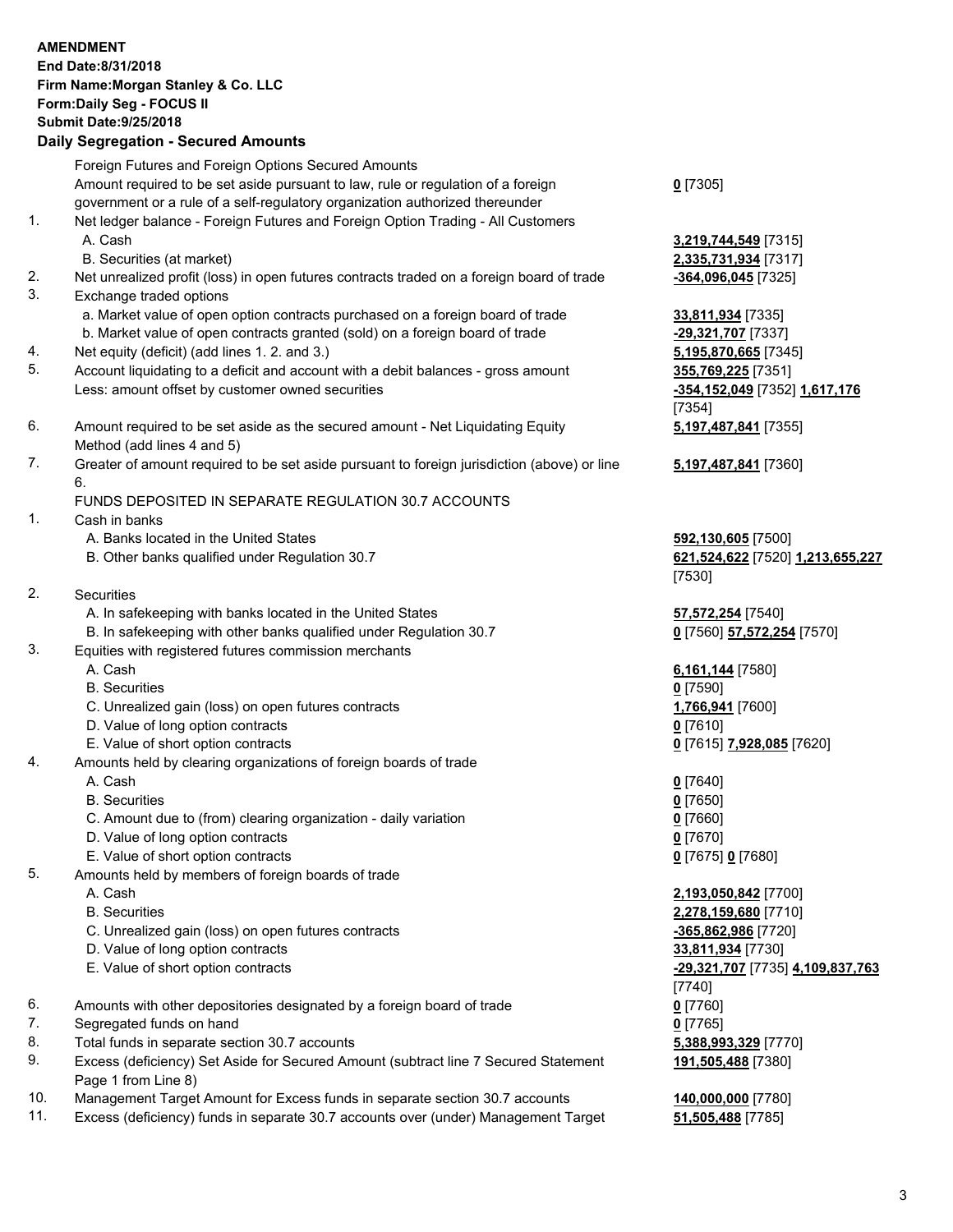|     | <b>AMENDMENT</b>                                                                    |                                           |
|-----|-------------------------------------------------------------------------------------|-------------------------------------------|
|     | End Date: 8/31/2018                                                                 |                                           |
|     | Firm Name: Morgan Stanley & Co. LLC                                                 |                                           |
|     | Form: Daily Seg - FOCUS II                                                          |                                           |
|     | <b>Submit Date: 9/25/2018</b>                                                       |                                           |
|     | Daily Segregation - Segregation Statement                                           |                                           |
|     | SEGREGATION REQUIREMENTS(Section 4d(2) of the CEAct)                                |                                           |
| 1.  | Net ledger balance                                                                  |                                           |
|     | A. Cash                                                                             | 10,796,078,424 [7010]                     |
|     | B. Securities (at market)                                                           | 5,749,656,223 [7020]                      |
| 2.  | Net unrealized profit (loss) in open futures contracts traded on a contract market  | 167,748,988 [7030]                        |
| 3.  | Exchange traded options                                                             |                                           |
|     | A. Add market value of open option contracts purchased on a contract market         | 378,617,783 [7032]                        |
|     | B. Deduct market value of open option contracts granted (sold) on a contract market | -422,194,472 [7033]                       |
| 4.  | Net equity (deficit) (add lines 1, 2 and 3)                                         | 16,669,906,946 [7040]                     |
| 5.  | Accounts liquidating to a deficit and accounts with                                 |                                           |
|     | debit balances - gross amount                                                       | 182,090,649 [7045]                        |
|     | Less: amount offset by customer securities                                          | <u>-181,606,684</u> [7047] 483,965 [7050] |
| 6.  | Amount required to be segregated (add lines 4 and 5)                                | 16,670,390,911 [7060]                     |
|     | FUNDS IN SEGREGATED ACCOUNTS                                                        |                                           |
| 7.  | Deposited in segregated funds bank accounts                                         |                                           |
|     | A. Cash                                                                             | 4,889,608,776 [7070]                      |
|     | B. Securities representing investments of customers' funds (at market)              | $0$ [7080]                                |
|     | C. Securities held for particular customers or option customers in lieu of cash (at | 536,531,347 [7090]                        |
|     | market)                                                                             |                                           |
| 8.  | Margins on deposit with derivatives clearing organizations of contract markets      |                                           |
|     | A. Cash                                                                             | 6,355,078,283 [7100]                      |
|     | B. Securities representing investments of customers' funds (at market)              | $0$ [7110]                                |
|     | C. Securities held for particular customers or option customers in lieu of cash (at | 5,213,124,876 [7120]                      |
|     | market)                                                                             |                                           |
| 9.  | Net settlement from (to) derivatives clearing organizations of contract markets     | 49,606,559 [7130]                         |
| 10. | Exchange traded options                                                             |                                           |
|     | A. Value of open long option contracts                                              | 378,617,783 [7132]                        |
|     | B. Value of open short option contracts                                             | -422,194,472 [7133]                       |
| 11. | Net equities with other FCMs                                                        |                                           |
|     | A. Net liquidating equity                                                           | 5,835,238 [7140]                          |
|     | B. Securities representing investments of customers' funds (at market)              | <u>0</u> [7160]                           |
|     | C. Securities held for particular customers or option customers in lieu of cash (at | $0$ [7170]                                |
|     | market)                                                                             |                                           |
| 12. | Segregated funds on hand                                                            | $0$ [7150]                                |
| 13. | Total amount in segregation (add lines 7 through 12)                                | 17,006,208,390 [7180]                     |
| 14. | Excess (deficiency) funds in segregation (subtract line 6 from line 13)             | 335,817,479 [7190]                        |
| 15. | Management Target Amount for Excess funds in segregation                            | 280,000,000 [7194]                        |
| 16. | Excess (deficiency) funds in segregation over (under) Management Target Amount      | 55,817,479 [7198]                         |

16. Excess (deficiency) funds in segregation over (under) Management Target Amount Excess